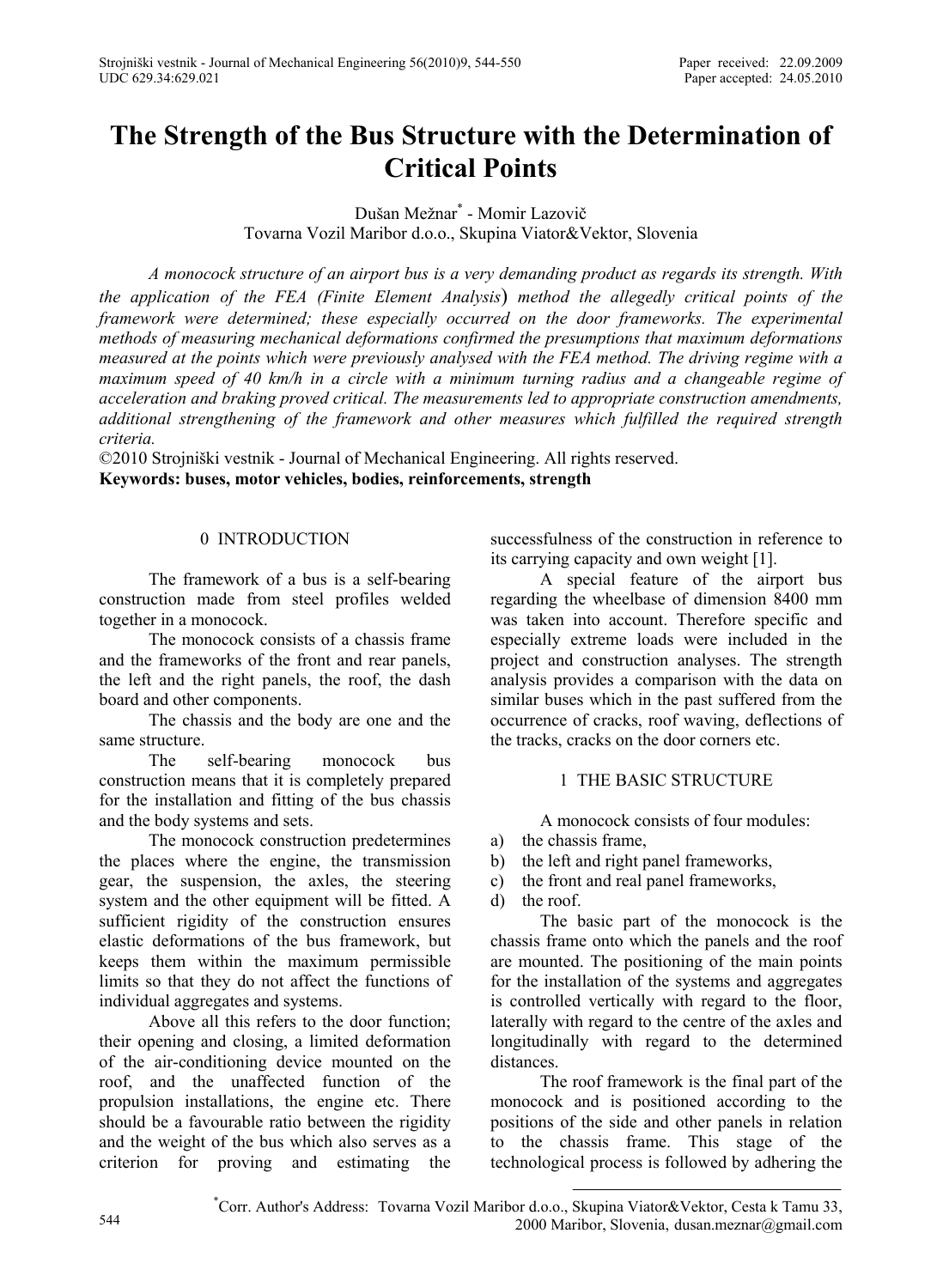metal sheets to the monocock structure which provides the latter with reinforcement and at the same time solves the issues of noise and temperature isolation, vibrations, uneven surfaces etc.

### 2 A MONOCOCK, THE SELF-BEARING BUS **CONSTRUCTION**

Monocock is the self-bearing construction for fitting of the propulsion system of the vehicle: the engine, the clutch, the transmission gears, the suspension, the axles and individual sets of the braking, steering and other systems.

Due to this function, the monocock is an essential part of the bus as it has to be designed in a way which enables an uninterrupted and simple fitting of all the systems and aggregates to their pre-determined installation positions. The selfbearing monocock construction is a step forward and represents a pre-defined form, design and function. In addition, all analyses of the crash impact tests are taken into account.

#### 3 THE APPLICATION OF THE FEA METHOD

A linear modular analysis FEA is used to determine the basis for the analysis and testing of the strength with an experimental method. The objective is determination or a rough estimation of the load and deformations of the monocock.



Fig. 1. *FEA with a local concentration of tension*

More specific data are only obtained experimentally using the strain gauge, i.e. by applying the method of measuring the strength with electrical resistance. The FEA model only served to determine the locations where the measuring tapes will be applied (Fig. 1).

On the most loaded locations 32 points were determined at which measuring tapes were adhered to the framework at an early stage of the monocock construction. In this phase the starting values of deformations and strength were determined which had a »zero value« in the finished bus – the system was re-set and the bus's own deformations were neutralised after the installation of the bus equipment; so in measurements only absolute values were taken into account.

Combinations of measuring tapes (Fig. 2) which registered deformations in all directions, i.e. in x, y, z orientations, were used. These were linear measuring tapes and rosettes which are normally used in measuring composed loads and deformations.



Fig. 2. *Adherence of the measuring tapes* 

#### 4 PREPARATION OF THE CONSTRUCTION FOR MEASUREMENT

The self-bearing bus construction was tested using the measuring tapes on 32 locations (Fig. 3) which were determined after a preliminary analysis and a FEA calculation. The most critical points were the corners of the six bus doors which was also indicated by the tension measurement [2].

The bus in the monocock form was tested statically and dynamically. The testing was carried out for different cases of the framework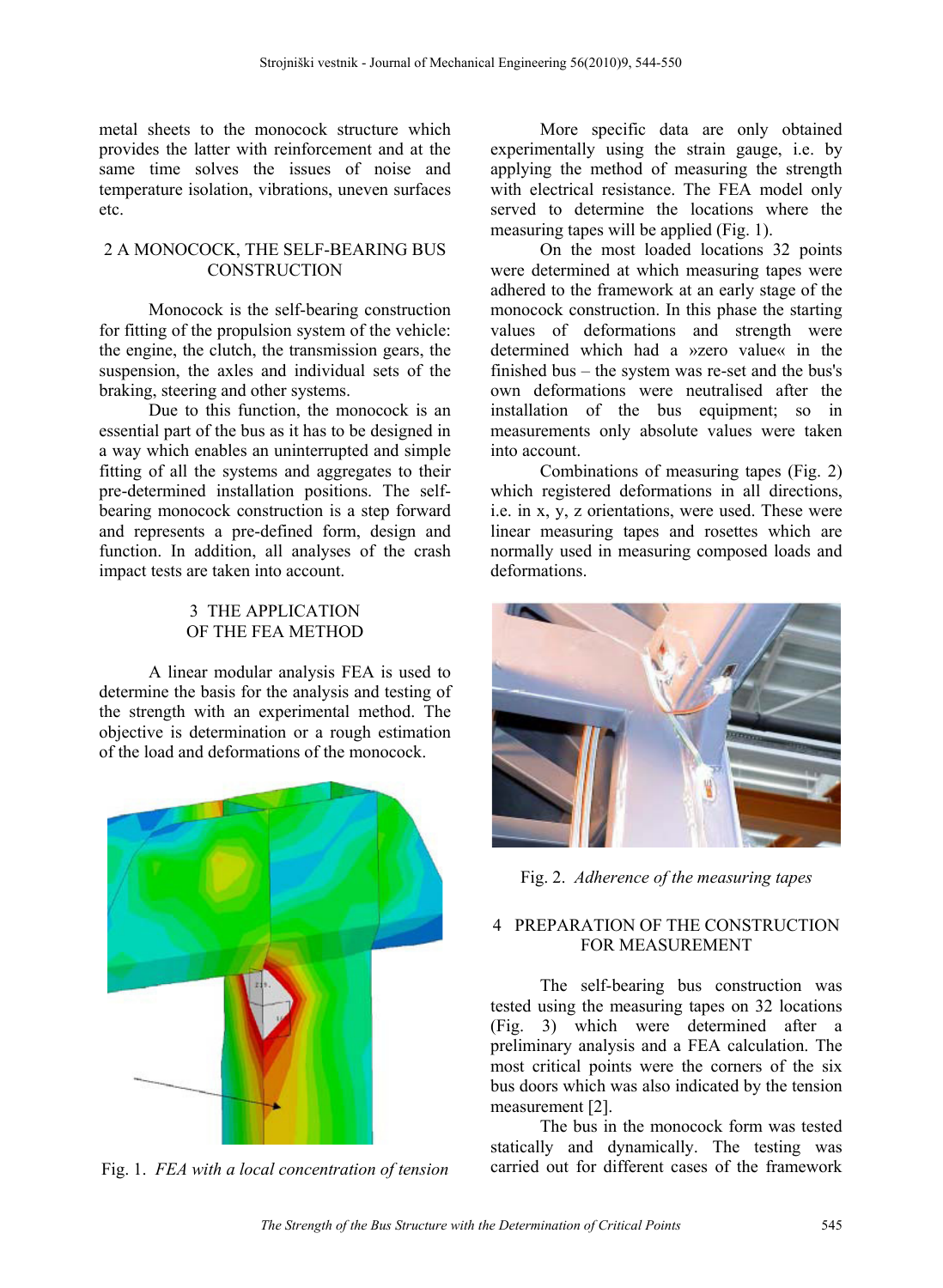loading, i.e. for different regimes of driving of an unloaded and loaded vehicle. The following analyses were made [3]:

- analysis of the vehicle's statics,
- analysis of acceleration and driving ahead,
- analysis of braking,
- analysis of driving in a circle with acceleration and braking.

The maximum permissible tension with regard to the used material and the manner of use of the bus was 150 MPa.

An example of the tension calculation is given according to the equation Eq (1) .

$$
\sigma = E \cdot \varepsilon = 2.1 \cdot 10^5 \cdot 850 = 178.5 \text{ N/mm}^2 (\text{MPa}). (1)
$$

Table 1 presents partial results of the measurements of the bus structure strength for the different driving conditions.

### 5 THE METHODOLOGY OF MEASUREMENTS AND MARGIN **CONDITIONS**

Maximum tension values were achieved at the measuring points during the driving of a loaded bus in a circle with braking. The test surface on which the experiment was carried out was uneven with holes and bumps. The tension oscillations were especially emphasised due to the impact loads at passing through obstacles [4] and [5]. We arrived to the following conclusions:

a) The testing, i.e. measuring of the propulsion strength of the bus framework was carried out under special conditions which are not suitable for the regular use of the bus. The driving regime of a fully loaded bus with sharp braking in a bend presented a critical test of the strength.



*a)*  $1 - A$  rear door pillar,  $6 - A$  middle door pillar,  $2 - B$ *front door pillar* 

*b)26 -27 – A front door pillar, 21 – A middle door pillar, 16 – H holder*

Fig. 3. *Measuring points: a) on the left, b) right side of the framework*

| Point | Driving regime                                   |        | 6      | 12     | 16     | 21                       | 26     | 27    |
|-------|--------------------------------------------------|--------|--------|--------|--------|--------------------------|--------|-------|
| 01    | unloaded $-$ on the spot without zero adjustment | 155    | $-600$ | 25     | 140    | -670                     | 90     | $-60$ |
| 03    | unloaded - driving                               | 15,5   | $-37$  | $-20$  |        | $\overline{\phantom{0}}$ |        |       |
| 07    | unloaded $-$ driving $-$ bend $+$ breaking       | 120    | 180    | 295    | 310    | $\overline{\phantom{a}}$ | 110    | 160   |
| 08    | loaded                                           | $-70$  | 340    | 30     |        | 320                      | -90    | 130   |
| 10    | $loaded - driving + braking$                     | $-300$ | 620    | 70     | 380    | 530                      | $-260$ | 330   |
| 12    | $loaded - bend + braking$                        | 320    | 660    | -400   | 380    | 850                      | $-280$ | 440   |
| 13    | loaded – on the spot – elevated at the back      | 1075   | 350    | $-360$ | $-140$ | 400                      | $-185$ | 250   |
| 14    | loaded – driving – without H-holder              | $-695$ | 625    | $-200$ | 250    | 570                      | $-200$ | 360   |
| 15    | $loaded - driving + braking - without H holder$  | $-710$ | 700    | $-340$ | 275    | 610                      | $-200$ | 490   |

Table 1. *Maximum deformation values (*m/m)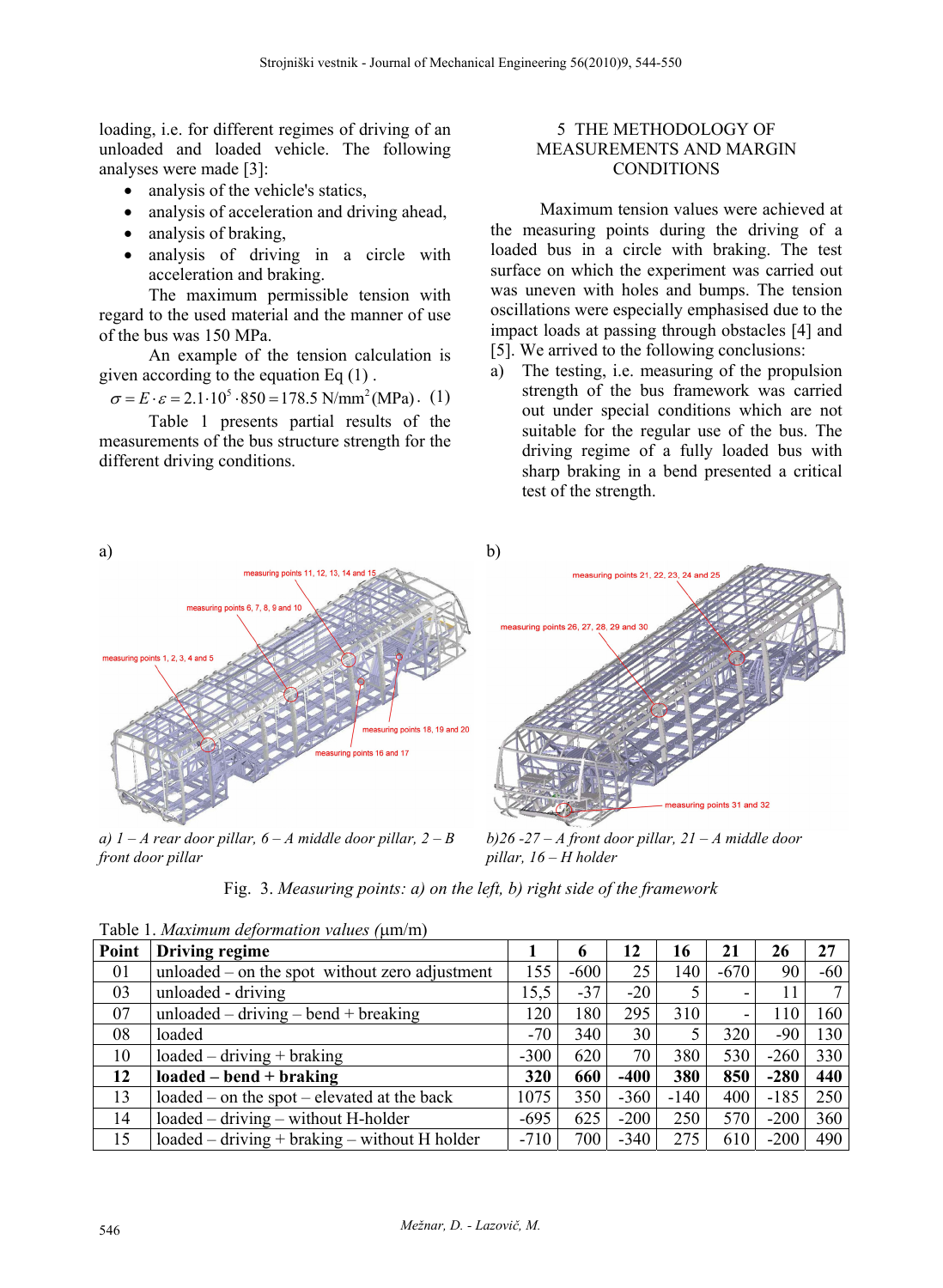- b) In the case of an unloaded bus the deformations and tensions at point 16 (65.1 MPa) and at point 12 (61.95 MPa), both under 150 MPa which is supposed to be the maximum permissible value of the strength of the framework material.
- c) The design relating to the propulsion strength derives from the loading conditions which were determined according to the following criteria:
	- 70% driving on the airport:
		- o 40% acceleration and driving,
		- o 30% normal braking (extreme braking 2 to  $5\%$ ).
		- o 30% driving in a circle;
	- 30% waiting staying at standstill.

### 6 THE MEASURES FOR INCREASING THE RESISTANCE MODULUS IN THE LONGITUDINAL DIRECTION

Regardless of the test results the following measures for increasing the resistance modulus in the longitudinal direction were taken [6]:

 strengthening of individual parts of the existing construction: the track, the door pillars, the roof etc.,

- new solutions on the framework of the second prototype which included additional joints in the framework,
- other measures modifications of the framework.

All critical points which were determined on the basis of FEA were constructionally analysed and appropriately strengthened. Figs. 4 to 7 show deformations of the critical points on the framework and in the area of the opening for the middle bus door [7]. The measuring points 6 to 10 determined deformations on the left side of the middle door; the measuring points 21 to 25 determined deformations on the right side of the middle door in the case of a fully loaded bus. Position 6 was a linear strain gauge on the lower part of the horizontal profile near the front pillar of the right middle door. Position 7 was a linear measuring tape on the rear side of the front pillar of the right middle door near the upper horizontal profile. The measuring points 8, 9 and 10 were joined in one strain gauge – a rosette, where two of the three measuring tapes were adhered at  $90^{\circ}$ angle (horizontal and vertical network) and the third measuring tape was adhered at  $45^{\circ}$  angle [8] to [9]. The rosette was located in the middle of the front strengthening plate to the right of the middle door [10].



Fig. 4. *Strains at measuring point 6 to 10 of a loaded vehicle*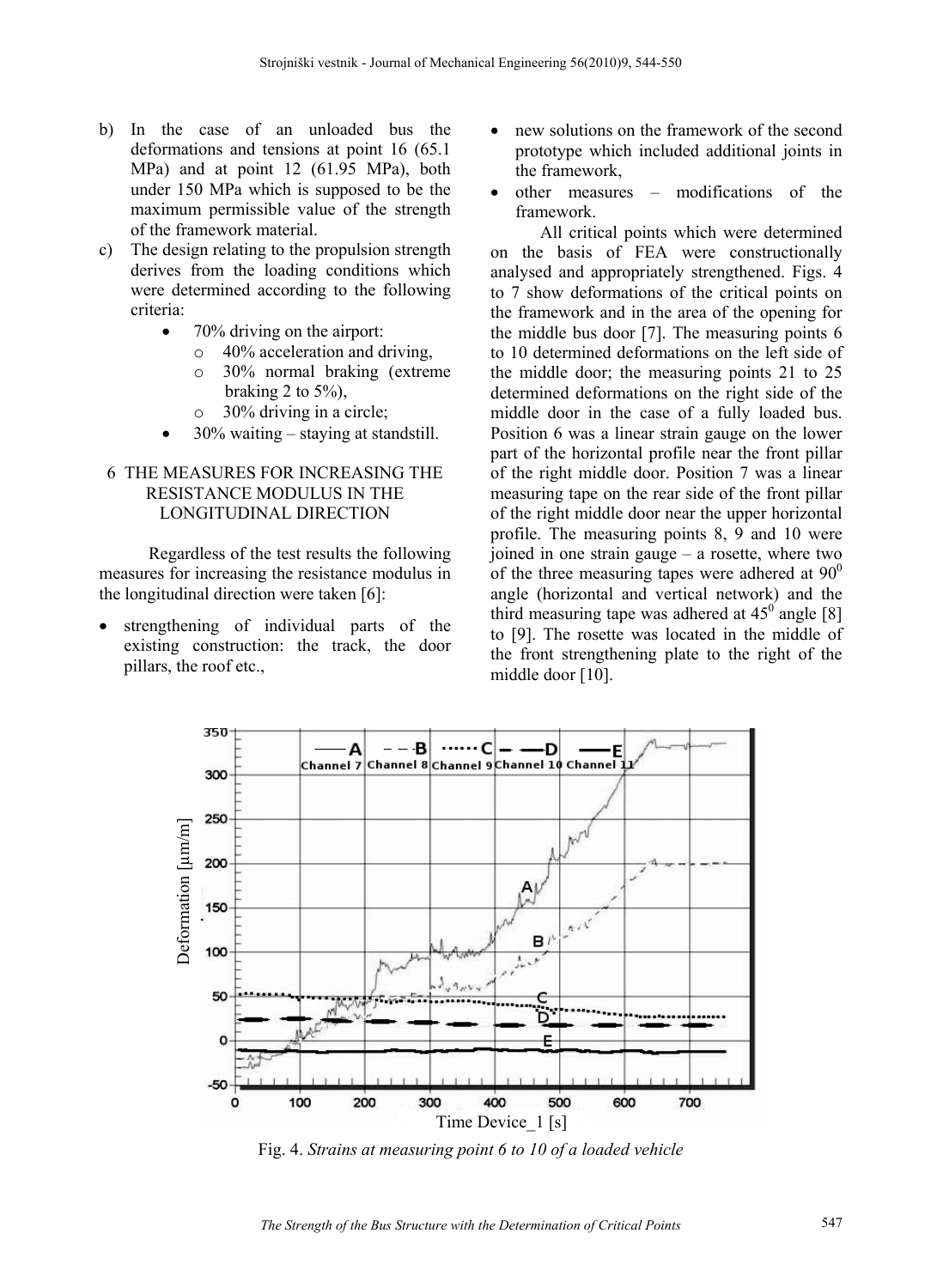

Fig. 5. *Strains at measuring point 21 to 25 of a loaded vehicle* 

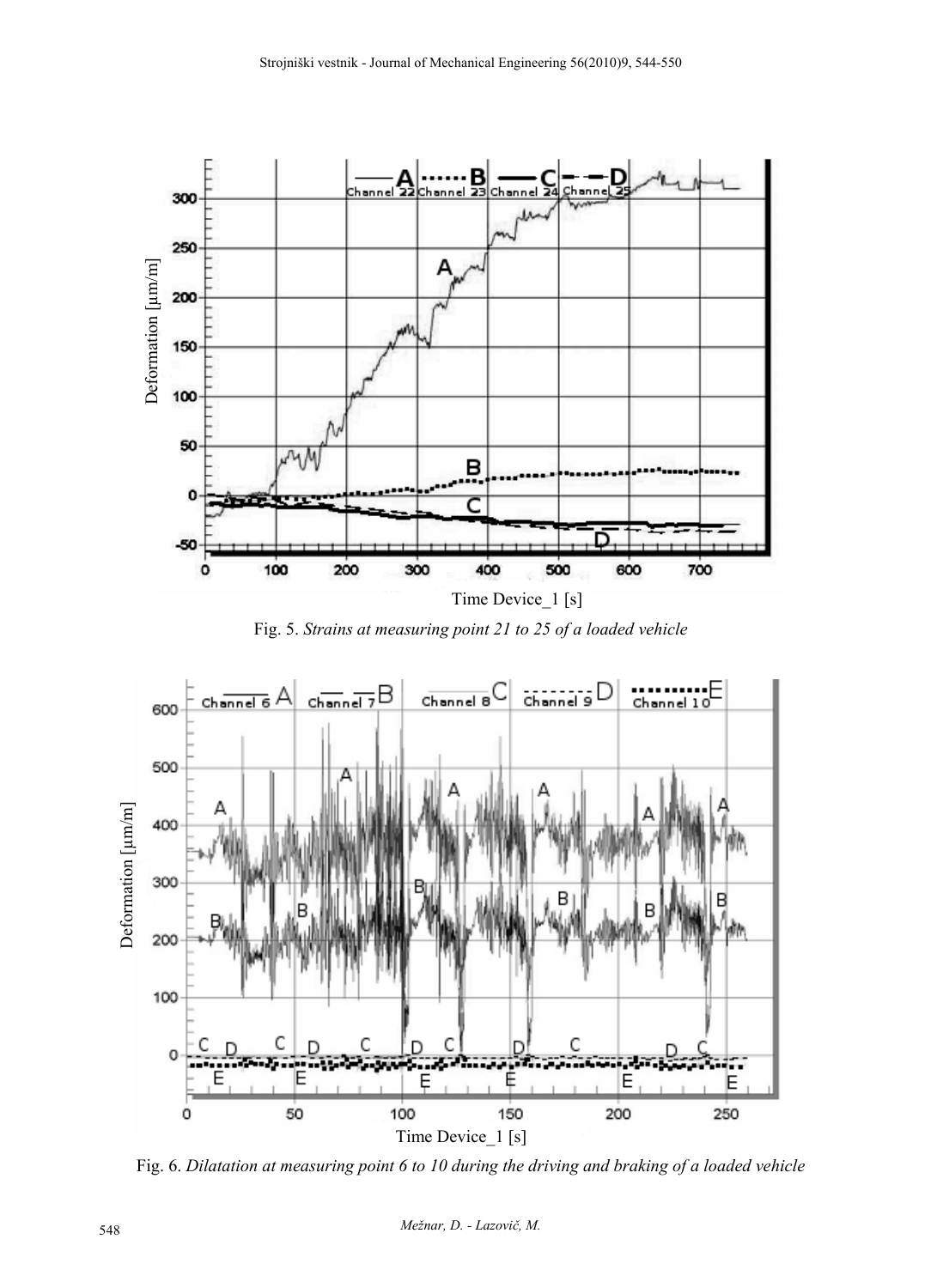

Fig. 7. *Strains at measuring point 21 to 25 during the driving and braking of a loaded vehicle* 

The location of the measuring tapes on the right side of the framework followed the same principle as on the left side which is shown in Fig. 3. The deformations of the framework at critical points did not exceed 350  $\mu$ m/m at static loading  $[11]$  and achieved maximum 800  $\mu$ m/m during the driving of a loaded bus [12] and [13,14].

#### 7 CONCLUSION

The experimental methods of measuring mechanical deformations confirmed the presumptions that maximum deformations were measured at the points which were previously analysed with the FEA method. The driving regime with a maximum speed of 40 km/h in a circle with a minimum turning radius and a changeable regime of acceleration and braking proved critical. The measurements led to appropriate construction amendments, additional strengthening of the framework and other measures which fulfilled the required strength criteria.

#### 8 REFERENCES

- [1] Kušar, J., Duhovnik, J., Tomaževič, R., Starbek, M. (2007). Finding and evaluating customers needs in the product-development process. *Strojniški vestnik – Journal of Mechanical Engineering*, vol. 53, no. 2, p. 78-104.
- [2] Puklavec, B. (2004). *Preparation of measuring points for strain measurement on the prototype of the Neoplan airportbus*. University of Maribor, Faculty of Civil Engineering, Institute of Civil and Traffic Engineering, Maribor. Documentation of Tovarna vozil Maribor.
- [3] Puklavec, B. (2004). *Results of strain measurements on the prototype of the Neoplan airportbus.* University of Maribor, Faculty of Civil Engineering, Institute of Civil and Traffic Engineering, Maribor. Documentation of Tovarna vozil Maribot.
- [4] Kušar, J., Bradeško, L., Duhovnik, J., Starbek, M. (2008). Project management of product development. *Strojniški vestnik – Journal of Mechanical Engineering*, vol. 54, no. 9, p. 588-606.